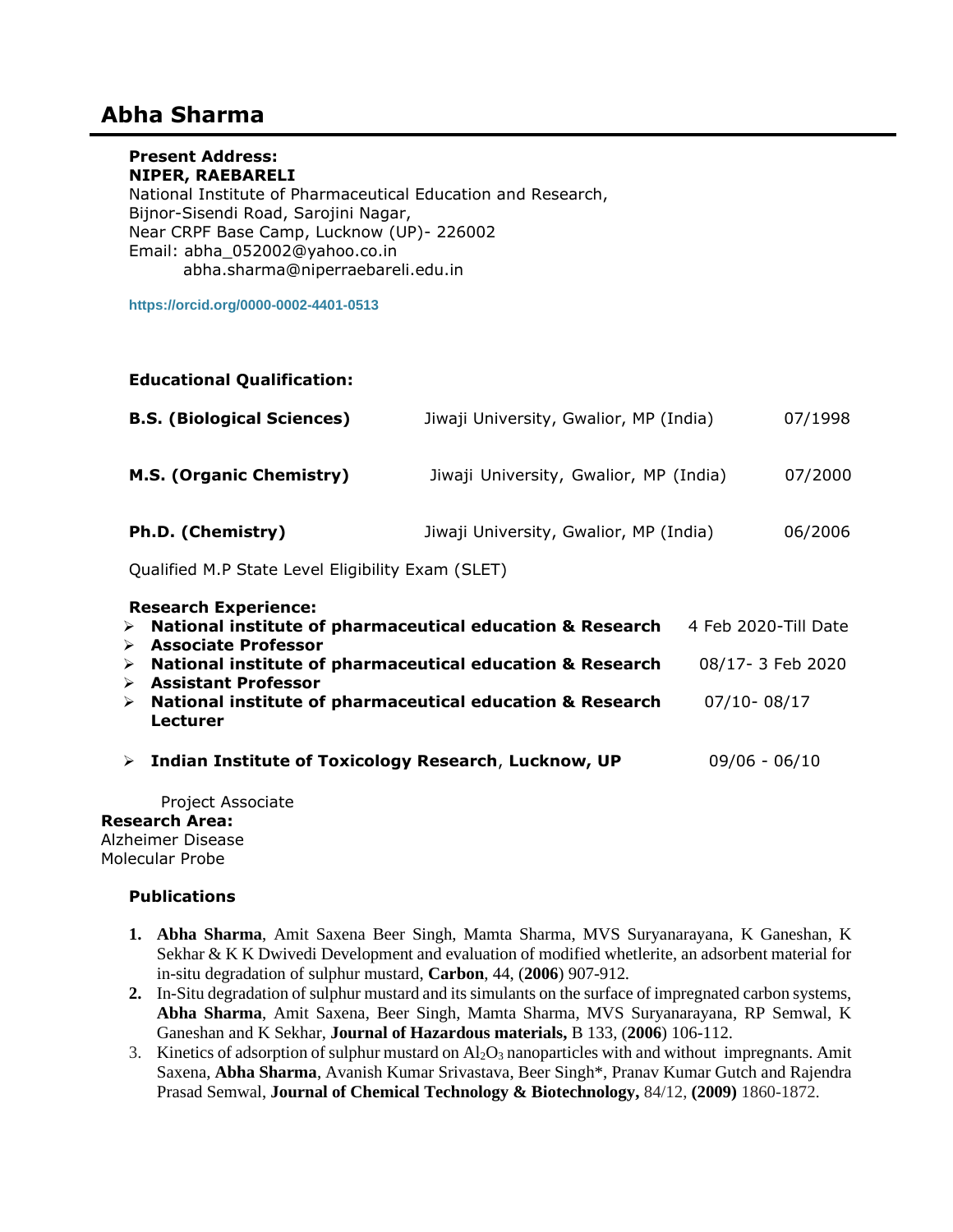- **4.** In-situ degradation of sulphur mustard using (1R)-(-)-(camphorylsulphonyl) oxaziridine impregnated adsorbents. **Abha Sharma**, Amit Saxena and Beer Singh, **Journal of Hazardous materials,** 172, (**2009**) 650–653.
- **5.** Kinetics of adsorption of 2-chloroethylethylsulphide on Al<sub>2</sub>O<sub>3</sub> nanoparticles with and without impregnants. Amit Saxena, Avanish Kumar Srivastava, **Abha Sharma** and Beer Singh **Journal of Hazardous Materials,** 169/1-3, (**2009**) 419-427.
- **6.** Polyoxomatelate impregnated carbon systems for the in-situ degradation of sulphur mustard, **Abha Sharma**, Beer Singh & Amit Saxena **Carbon,** 47, (**2009**) 191 1–1915.
- **7.** Amit Saxena, Beer Singh, **Abha Sharma**, Vinita Dubey, Rajendra Prasad Semwal, Malladi Venkata Satya Suryanarayana, Vepa Kameswara Rao, Krishnamurthy Sekhar, Adsorption of dimethyl methylphosphonate on metal impregnated carbons under static conditions, **Journal of Hazardous materials**, *134, (***2006***) 104-111*.
- 8. Amit Saxena, **Abha Sharma**, Beer Singh, MVS Suryanarayana, Mamta Sharma, RP Semwal, AK Gupta and K Sekhar, Kinetics of degradation of nerve agent simulants and sarin on carbon with and without impregnants Carbon Science, 6(3), (2005) 158-165. Now Carbon Letters (Springer)
- 9. Chetananda Patel, Ashima Thakur, Gavin Pereira, and **Abha Sharma,** "Gluconic acid promoted cascade reactions of 2-phenylimidazo[1,2-a] pyridine-3-carbaldehyde with cyclohexane-1,3-dione to create novel fused bisheterocycles. Synthetic Communications, **2019**, 49(14), 1836-1846. **Impact Factor: 1.4**
- 10. Amit Kumar, Chetananda Patel, Pooja Patil, Shivam Vyas, and **Abha Sharma** "Chemoselective synthesis of bis (indolyl) methanes using sulfonic acid functionalized chitosan". Chemical Papers, **2019**, 73(12), 3095-3104.
- 11. Pooja Patil, Ashima Thakur, Abha Sharma & SJS Flora Natural product and their derivatives as a multifunctional ligand against Alzheimer's disease. Drug Development and Research, **2019**, 1-19.
- 12. Chetananda Patel, Amit Kumar, Pooja Patil and **Abha Sharma** Efficient Synthesis of Medicinally Important Benzylidene-indolin-2-one Derivatives Catalyzed by Biodegradable Amino Sugar "Meglumine" Letters in Organic Chemistry, **2019**, 16(7),600-605.
- 13. Chetananda Patel, Amit Kumar and **Abha Sharma.** Recyclable Mixed Addenda Polyoxometalate: An Efficient Catalyst for the Synthesis of 1, 8-dioxo- octahydroxanthenes in Water. Current Green Chemistry, **2017**, 4 (3), 144-150.
- 14. Nityanand Rai, **Abha Sharma** Chemoselective synthesis of 1,1-diacetates under solvent-free condition using efficient heterogeneous ecofriendly catalyst-P2O5/Kaolin. IJC-B, **2018,** 57(B), 340- 344.
- 15. **Abha Sharma**, S. J. S. Flora "Nutritional management may assist a significant role in alleviation of arsenicosis" Journal of Trace Elements in Medicine and Biology, **2018,** 45, 11-20.
- 16. **Abha Sharma**, Javed Ahmad, S.J.S. Flora Application of advanced oxidation processes and toxicity assessment of transformation products", Environmental Research, **2018**,167, 223-233.
- 17. **Abha Sharma**, Keerti Jain and S. J. S. Flora "Vitamins Based Novel Target Pathways/Molecules as Possible Emerging Drug Targets for management of Tuberculosis" Medicinal Chemistry, 14, **2018**, 212-224.
- 18. **Abha Sharma**, Illa Siva Kalyani, and Anam Fatima. Bio-based material as medium, mild and reusable catalyst for Paal–Knorr pyrrole synthesis with and without ultrasonic irradiation. Letters in Organic Chemistry, 15, **2018**, 226-232.
- 19. **Abha Sharma,** Vidhu Pachauri and S. J. S. Flora Advances in Multi-Functional Ligands and the Need for Metal-Related Pharmacology for the Management of Alzheimer Disease Frontiers in Pharmacology **2018,** 9, 1247.
- 20. Ashima Thakur, Alka Sharma, and **Abha Sharma**. Efficient synthesis of xanthenedione derivatives using cesium salt of phosphotungstic acid as a heterogeneous and reusable catalyst in water. Synth. Commun., **2016**, 46, No. 21, 1766–1771.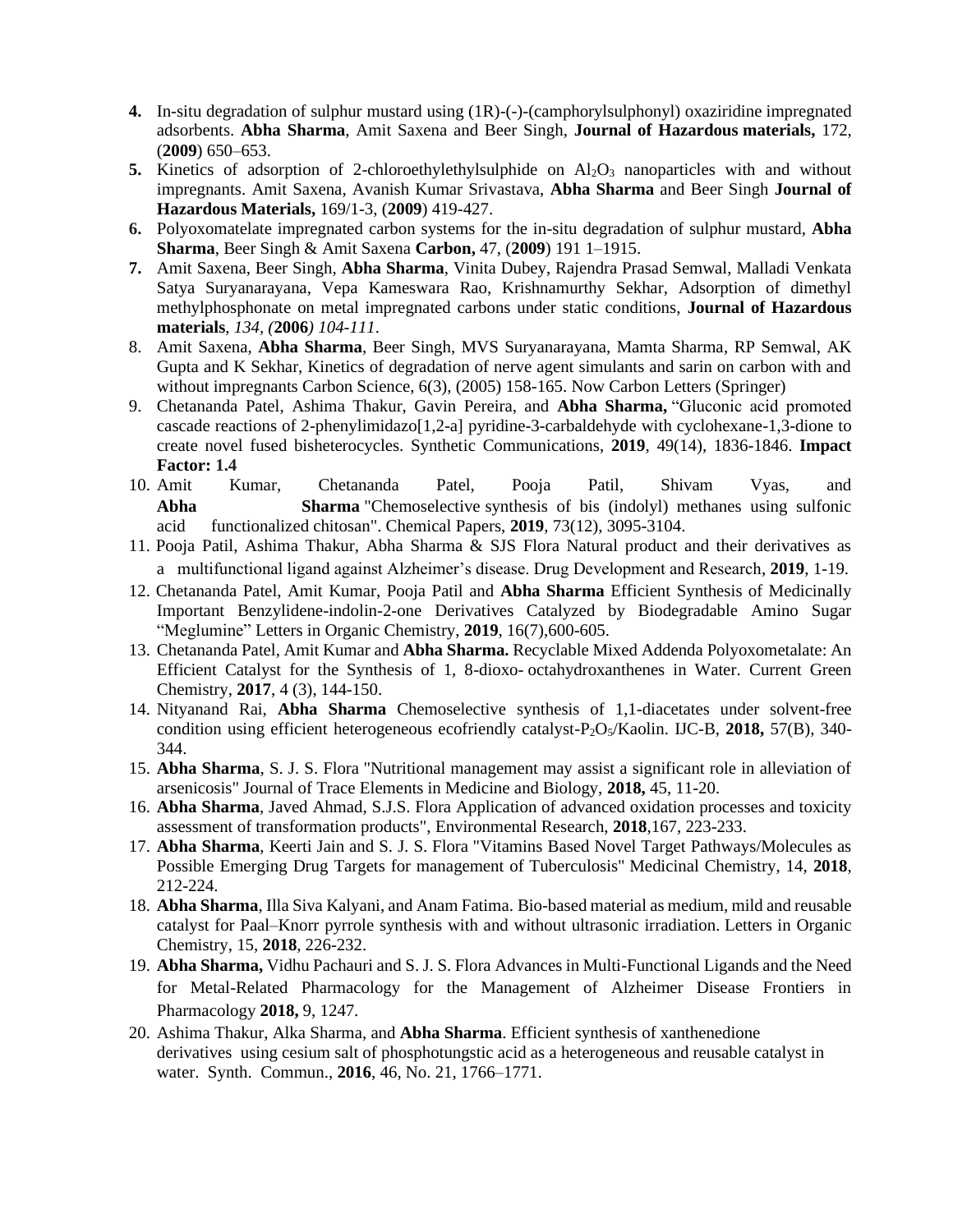- 21. Ashima Thakur, Gavin Pereira, Chetananda Patel, Vinita Chauhan, Ram Kumar Dhaked, Abh Sharma, Design, one-pot green synthesis and antimicrobial evaluation of novel imidazopyridine bearing pyran bis-heterocycles. Journal of Molecular Structure 1206 (2020) 127686. Impact Factor:2.4
- 22. Pal, T., Bhimaneni, S., Sharma, A. & Flora, S. J. S. Design, synthesis, biological evaluation and molecular docking study of novel pyridoxine-triazoles as anti-Alzheimer's agents. RSC Adv.10, 26006–26021 (2020).
- 23. Pal, T., Patil, P., & Sharma, A. Synthesis, molecular docking and spectroscopic studies of pyridoxine carbamates as metal chelator. Journal of Molecular Structure, (2020) 1223, 128837.
- 24. Patwa, J., Thakur, A., Sharma, A., & Flora, S. J. S. (2020). Monoisoamyl DMSA reduced copper- induced neurotoxicity by lowering 8-OHdG level, amyloid beta and Tau protein expressions in Sprague-Dawley rats. Metallomics, 12(9), 1428-1448.
- 25. Thakur, A., Patil, P., Sharma, A., & Flora, S. (2020). Advances in the development of reactivators for treatment of organophos-phorus inhibited cholinesterase. Current Organic Chemistry, 24
- 26. Dheeraj Pandey, Tiyas Pal, Abha Sharma\* and SJS Flora (2021). Potential Epigenetic Targets for Combating Alzheimer's Disease. Mini review in medicinal chemistry, 21(12):1527-1540
- 27. Ashima Thakur, Jayant Patwa, Abha Sharma\* and S.J.S. Flora (2020). Synthesis, Molecular Docking, Bovine Serum Albumin, and in-vitro reactivation study of imidazopyridine oxime against paraoxon inhibited acetylcholinesterase. Medicinal Chemistry
- 28. [Dnyaneshwar Baswar,](javascript:ShowAffiliation() [Abha Sharma,](javascript:ShowAffiliation() [Awanish Mishra](javascript:ShowAffiliation() (2021) In silico screening of pyridoxine carbamates for Anti-Alzheimer's activities. Central Nervous System Agents in Medicinal Chemistry, 21, 39-52
- 29. Ashima Thakur, Jayant Patwa, Suyash Pant, Abha Sharma\*and SJS Flora Monoisoamyl 2, 3‐ Dimercaptosuccinic Acid interaction with Bovine Serum Albumin: Biophysical Approach and Molecular Docking. Scientific Reports, 11(1), 1-14.
- 30. Muskan Gori1, Ashima Thakur1, Abha Sharma1\* and SJS Flora. Organic molecules based fluorescent chemosensor for nerve agents and organ phosphorus pesticide. Topics in current chemistry 2021 Aug 4;379(5):33

#### **Book Chapter**

- 1. S.J.S. Flora **and Abha Sharma**, In Handbook of "Biomarkers" (Editor R.C. Gupta), Vol II, Chapter Elsevier/Academic Press, pp 529-549, **2019**.
- 2. Thakur A, & Sharma A (2021). Synthesis of Dendrimers In N. K. Mehra & K. Jain (Eds.), Dendrimers Nanomedicine: Concept, Theory and Regulatory Perspectives. CRC Press. (In- Press).

#### **Symposium/Workshop/Conference organized**

- 9th NIPER (RBL)-CSIR-CDRI Symposium on "Empowering Drug Discovery by Pharmaceutical and Clinical Research" 24-25 March 2017
- 10th NIPER-R Symposium on "Nano Based Therapy for Neurodegenerative Diseases" 27-28 March, 2018
- Workshop on "scientific writing and research ethics" October 31, 2019.
- Webinar on RNA-based Nanotherapeutics: Current Updates and Future Directions, 6th July 2020.